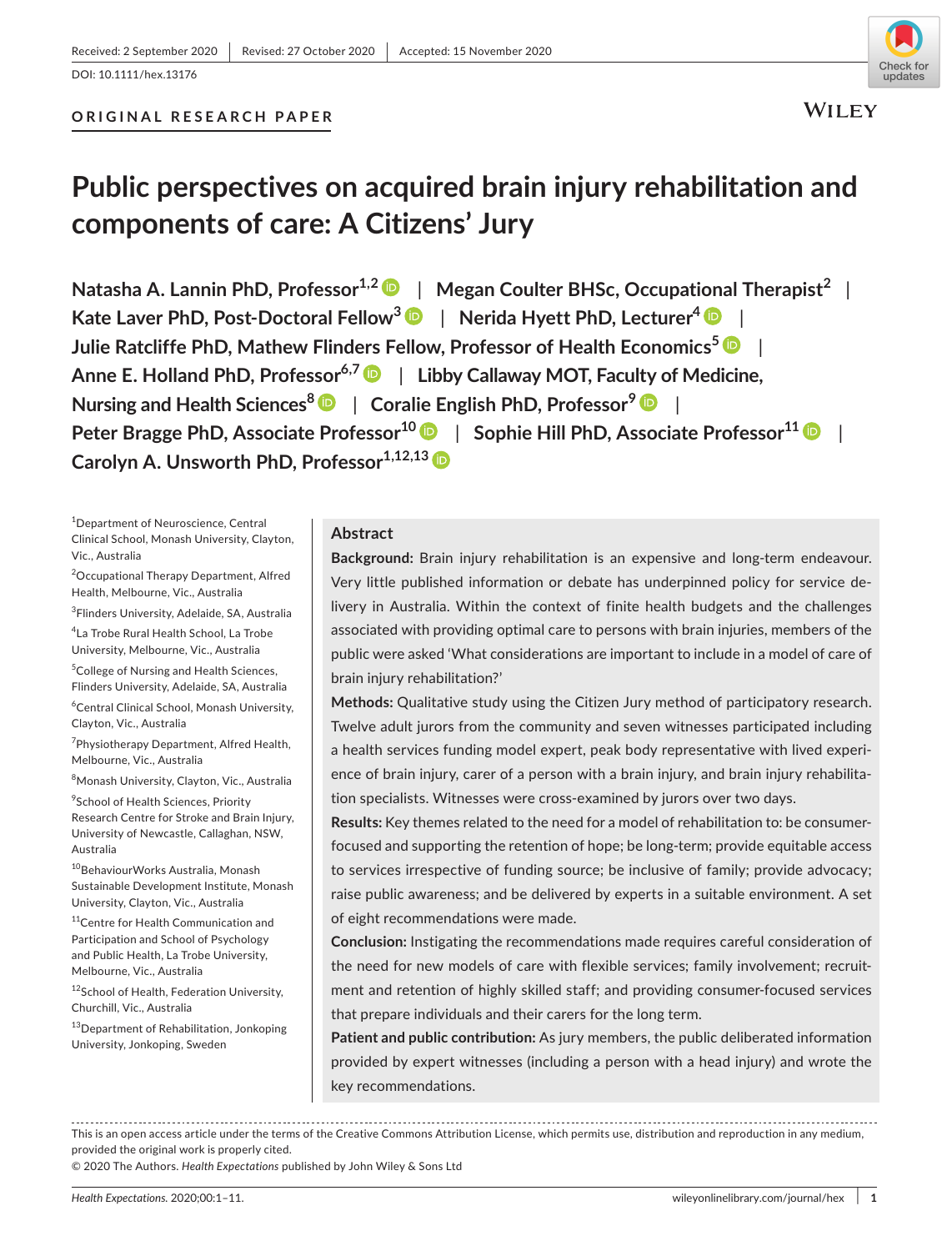# **2 b LANNIN** ET AL.

#### **Correspondence**

Natasha A. Lannin, Monash University (Central Clinical School), The Alfred Centre, 99 Commercial Rd, Melbourne, Vic. 3004, Australia.

Email: [natasha.lannin@monash.edu](mailto:natasha.lannin@monash.edu)

#### **Funding information**

La Trobe University; National Heart Foundation of Australia, Grant/Award Number: NAL GNT 102055 and CE GNT 101177

## **1** | **INTRODUCTION**

Designing rehabilitation services for people with a moderate to severe brain injury is complex due to the variability in case presentation, goals, and medical and functional needs. The lifelong nature of brain injury, as well as costs associated with long-term care, demands that policymakers and health-care organizations use the most effective and efficient methods to organize patient care. Policymakers, however, struggle to appreciate the complexity of the medical, functional, social and financial circumstances that accompany people who have a brain injury and rarely achieve consensus on the nature and length of services required.<sup>1,2</sup> Traditionally, policy decisions about brain jury rehabilitation are driven by objectives to continue service provision in its current form, by research evidence or by the views of individual clinicians. Policymakers view clinicians as providing expert, unbiased and objective guidance in this area.<sup>3</sup> There is also a growing evidence base for including patients and their families in health-care decision making, $4$  with a number of models and methods of engaging consumers being reported together with their relative merits and limitations.<sup>5,6</sup> In contrast, resource allocation discussions have rarely included citizens.<sup>7-9</sup> It is thought that evidence provided by citizens is subjective and biased and that citizens have limited capacity to contribute relevant knowledge $^{10}$  to health policy debates. Therefore, there is very limited evidence of citizens' information being used by policymakers for resource allocation and policy development.<sup>4,11</sup> However, given the significant tax-payer investment in health care in Australia<sup>12</sup> and the implementation of a \$22B per year National Disability Insurance Scheme,<sup>13</sup> understanding both consumer and citizen preferences for the delivery of healthcare services is paramount.

One method to engage the public in health policy processes, and which is also believed to increase the ecological validity of decisions made and build decision-making capacity among policymakers and the public, is the use of a Citizens' Jury.<sup>14-16</sup> A Citizens' Jury is an active approach<sup>10</sup> of engaging the public in deliberations on a range of topics across all sectors such as health, education, transport and industry, to craft thoughtful solutions to vexed or entrenched problems.<sup>14,17</sup> Using this method, a range of formal or informal deliberative processes and literature review material can be presented to

#### **KEYWORDS**

consumer participation, decision making, deliberative methods, health policy, traumatic brain injury

> Jury members. When adopted in a health-care context, non-expert participants consider the realities of health policy development, are exposed to the perspectives and experience of others and reach consensus on recommendations for action.18-23 Public deliberations, using non-expert citizens as participants, can make explicit the barriers and facilitators to health-care policy that are difficult to draw from experts in the field or published research.<sup>24,25</sup> As such, they balance the dominant interests and perspectives of clinicians and researchers with those of less powerful citizen stakeholders.<sup>7</sup>

> Rehabilitation services for people with moderate to severe brain injury in Australia are funded and implemented following government policy. To implement a model of care within a health-care organization, the facility must first comply with government policy directions, and then clinicians within the organization determine the interventions they perceive should or will be provided.<sup>26,27</sup> To date, a Citizens' Jury method has not been used in the context of developing these rehabilitation services, nor in understanding the public's preferences for delivery of specialist brain injury care. The overarching research question addressed by this Citizens' Jury was as follows: 'What considerations are important to include in a model of care of brain injury rehabilitation?' Further specific questions asked of the jury were as follows: Are there circumstances where it is acceptable to not provide rehabilitation to someone with a severe brain injury? Should patients be given a choice over where they are treated, by whom (the type of health professional), and what treatments they are offered? Should family members be considered as equal partners with the patients admitted? How can information about rehabilitation be provided and more easily communicated to people with a severe brain injury and their family? These questions were selected by the authors following review of the literature and gaps identi $fied^{2,28-31}$  as well as through anecdotal discussions with therapists and hospital executives engaged in delivering brain injury services at conference meetings. The aims of this study were to (a) identify key themes from jury deliberations, (b) provide juror responses to the four questions posed and (c) formulate citizen-based recommendations for the delivery of brain injury rehabilitation services, taking into account the context of finite health budgets and challenges to working with people with brain injuries, which would improve acceptability and usefulness of rehabilitation to both the general public and to future service users.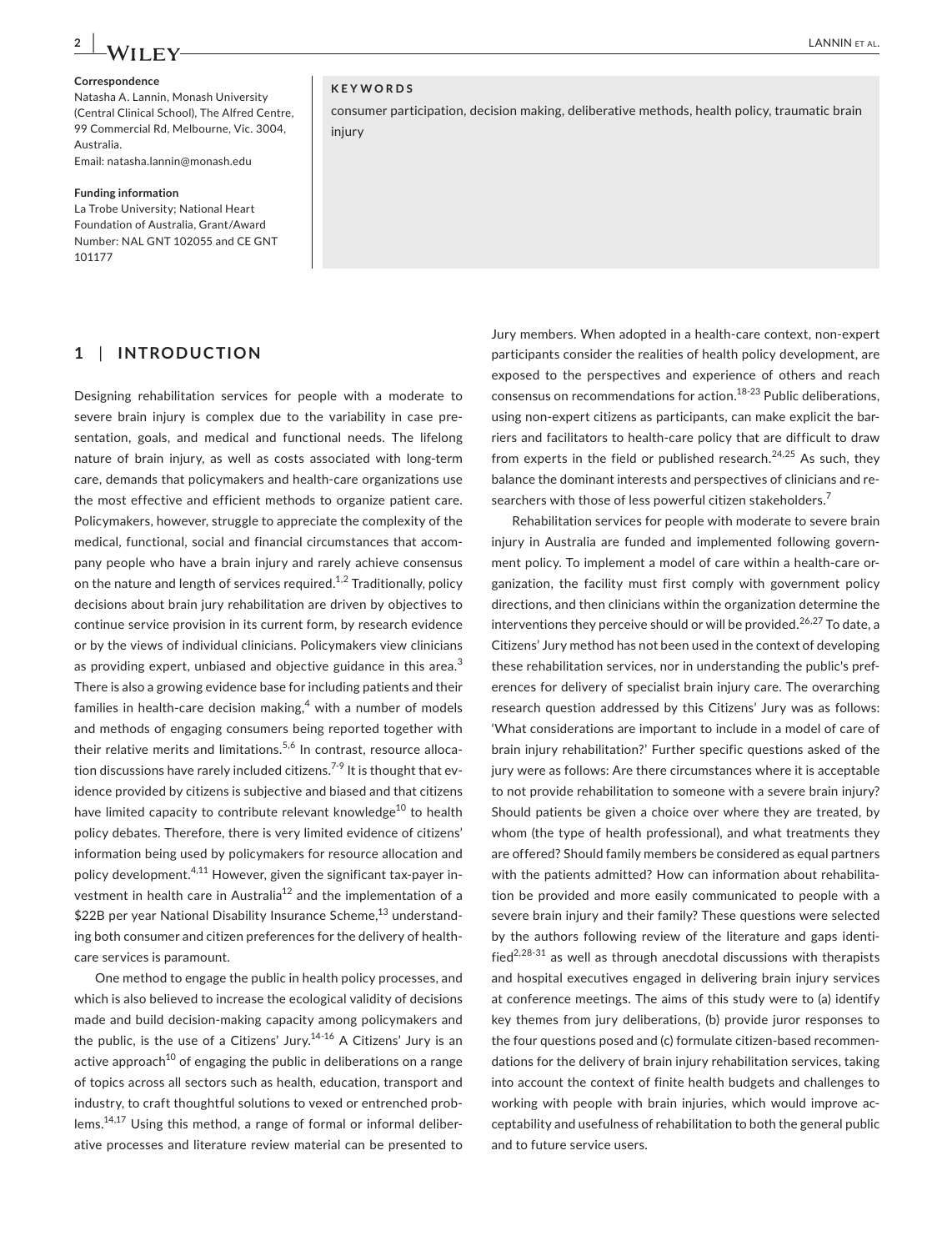### **2** | **METHOD**

A Citizens' Jury was conducted and is reported in accordance with typically used guidelines.<sup>14,17,25,32,33</sup> Citizens' Juries, as with juries in a court of law, are based on the premise that a random sample of the population may hear evidence on a topic and then undertake deliberations that are representative of the conscience, intelligence and preferences of the general public.17-19,32,34 Citizens' Juries consist of a sample of people recruited to represent our diverse community, who are convened to hear from a variety of expert 'witnesses' and who present a range of perspectives on a particular issue which, in this case, was identified through informal deliberative processes and literature review. The Citizens' Jury then engages in deliberations among themselves and, ultimately, provides a 'verdict' on the issue at hand. In this case, the verdict is a set of findings (key themes), and recommendations for the field. La Trobe University and Alfred Health Human Research Ethics Committees approved this study, and all jurors provided written, informed consent before data collection commenced.

#### **2.1** | **Participants**

An experienced Citizens' Jury facilitator, with no prior experience of brain injury or rehabilitation and who declared no prior assumptions regarding the topic at commencement, was employed to run the event.<sup>17</sup>

#### 2.1.1 | Jurors

Using stratified random sampling, jurors were recruited by an independent recruitment company from a database of landline telephone numbers registered in metropolitan Melbourne, Australia (approx. 4.9 million people). People who were aged over 18 years were randomly telephoned to determine eligibility which included having no prior experience with themselves, a family member or close friend having a brain injury, or working in fields that provided them with some knowledge of brain injury. This was to ensure that jurors had no pre-conceived biases about the delivery of brain injury services based on their personal circumstances.<sup>17</sup> Facilitation of the citizen's jury additionally sought to support open dialogue, disclosure of biases and presentation of multiple viewpoints of the complex issue in an effort to support critical detachment of jurors.16 A list of 30 potential participants who varied in age, gender, employment status and residential suburb (as an indicator of socioeconomic status) was provided to the research team, who then telephoned each potential participant to determine availability for the 12-place jury (plus two 'stand-by' jurors). Jurors were selected from the list of 30 by the research team based on their demographics, with the aim of including a broad cross section of the community.17 Participants were paid an honorarium of \$250AUD.

#### 2.1.2 | Witnesses

Seven specialists in the areas of acquired brain injury and rehabilitation were identified from the networks of the research team to appear as witnesses. These witnesses were invited to make 10-minute presentations to the jury regarding pre-identified topics pertinent to the delivery of brain injury rehabilitation services. Details of the witnesses and the information they presented are in Table 1. Consistent with Citizens' Jury methodology, these presentations were followed by juror discussions with each witness including some facilitated question and answer formats as well as small group discussions.<sup>15,17</sup>

#### **2.2** | **Data collection**

The Citizens' Jury was held over two consecutive days (total 14 hours) on the grounds of a rehabilitation hospital with specialist brain injury unit in Melbourne, Australia. Jurors were welcomed to the event by the facilitator and lead researcher. Initially, the jury were provided with evidence from the witnesses. In a process supported by the jury facilitator, jurors then had the opportunity to scrutinize and discuss the information and deliberate together to form a view on the research questions.<sup>17,20</sup> All jury discussions were audiotaped. At the conclusion of the two days, the jurors presented their findings as a set of recommendations to the researchers and invited hospital executives and health-care professionals working in traumatic brain injury service provision from across the state of Victoria (population of approx. 6.5 million).

#### **2.3** | **Data analysis**

Following the final witness presentations, the experienced Citizens' Jury facilitator<sup>17</sup> supported deliberations and discussions designed to help jurors focus on the principles they identified as important in determining priorities for brain injury rehabilitation. Emerging issues and points of contention were explored until consensus was reached. This consensus was distilled by the jurors as a set of responses to the four research questions, and a final set of overall recommendations.

After the Citizens' Jury, the audiotapes of the jury discussions were transcribed verbatim to ensure that all information was accurately captured. Two authors also acted as scribes across the two days (KL and NH), noting key ideas during all discussions. These were analysed alongside the transcripts, increasing the depth and credibility of data collection and triangulating data sources, particularly in relation to theme development. $35$  The research team then coded and thematically analysed the discussions of the jurors. The analysis utilized a realist approach to discourse analysis, particularly thematic analysis,<sup>35</sup> and utilized the deductive framework advocated by Scott and colleagues.<sup>14</sup>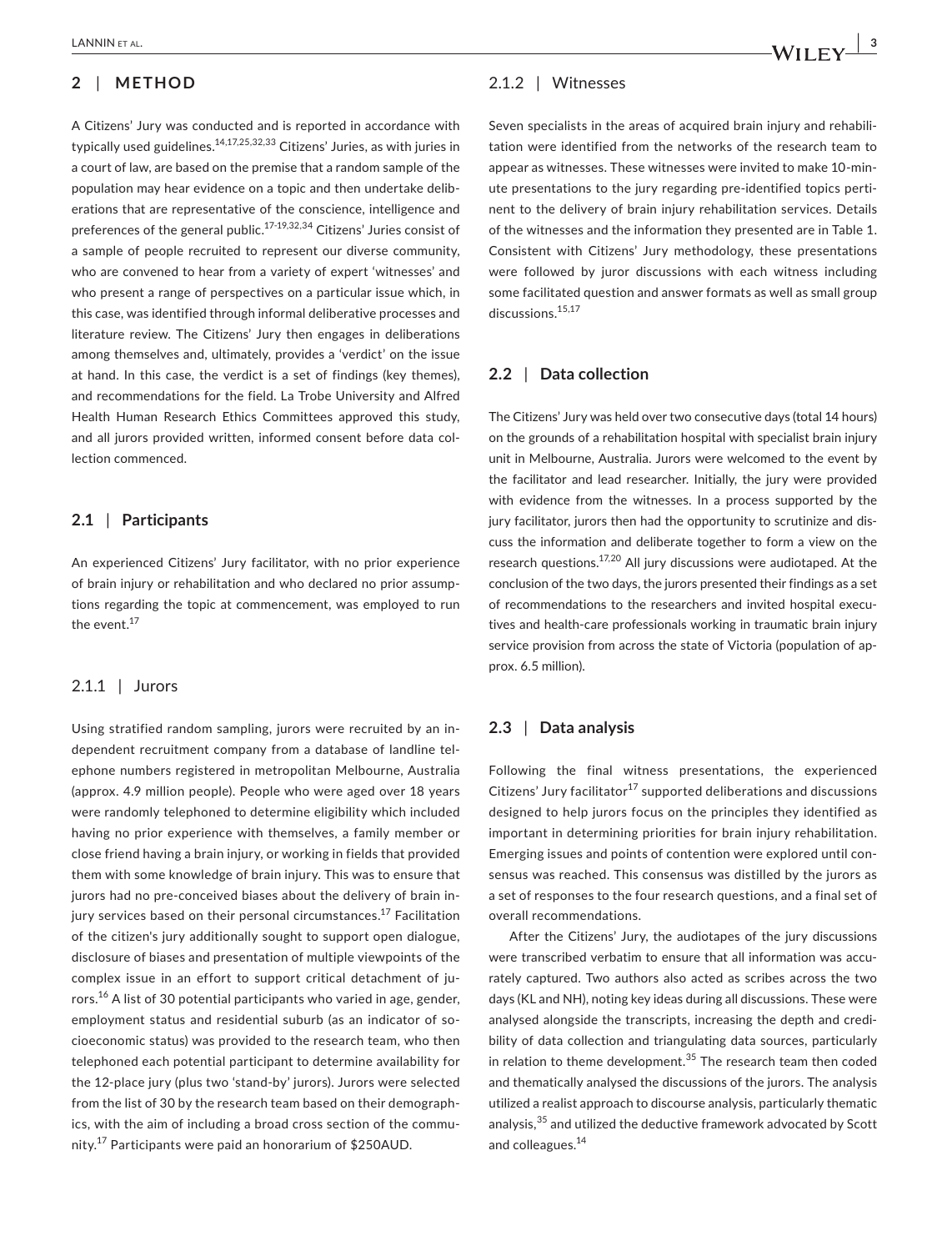**TABLE 1** Witness presentations delivered during the Citizens' Jury

| <b>Witness</b>                                                                                                                    | <b>Content overview</b>                                                                                                                                                                                                                                                                                                                                                                                                                          |
|-----------------------------------------------------------------------------------------------------------------------------------|--------------------------------------------------------------------------------------------------------------------------------------------------------------------------------------------------------------------------------------------------------------------------------------------------------------------------------------------------------------------------------------------------------------------------------------------------|
| University researcher<br>focusing on brain<br>injury                                                                              | Peter presented an overview of<br>the health, personal, financial and<br>societal impact of brain injury. He also<br>summarized the current Australian<br>rehabilitation system and the evidence<br>for the effectiveness of common brain<br>injury rehabilitation interventions                                                                                                                                                                 |
| Funding model expert<br>from a private<br>consulting firm                                                                         | Therese presented evidence on funding<br>policies, insurance and health-care<br>decision making, sharing her knowledge<br>of government, community sector<br>organizations and disability insurance<br>schemes and the policies which shape<br>the provision of rehabilitation in this<br>context                                                                                                                                                |
| Representative of a<br>brain injury peak<br>body                                                                                  | Nick presented his own story of brain<br>injury that began when in 1996 he was<br>involved in a bicycle vs car accident and<br>suffered a brain injury. Nick is now the<br>CEO of an organization representing the<br>interests of, and advocating for, people<br>with brain injury. Nick also presented<br>on the inequities experienced by brain<br>injury survivors across the country                                                        |
| Mother and carer of<br>a person with brain<br>injury                                                                              | Cheryl presented her family's story<br>that began when, at the age of 12 y<br>old, her son Jonathan was involved in<br>a car accident and suffered a severe<br>traumatic brain injury. Jonathan was<br>in a coma for six weeks and given<br>very little chance of survival. Cheryl<br>outlined the family role, the burden of<br>advocacy and the important role that<br>hope has played in Jonathan's lifelong<br>rehabilitation.               |
| University researchers<br>focusing on consumer<br>and health-care<br>service partnerships                                         | Sophie and Nerida outlined the value of<br>involving consumers in the planning and<br>delivery of health care. They explained<br>the various ways hospitals can work in<br>partnership with service users and their<br>families, and the challenges faced in<br>ensuring a service meets the needs of<br>all potential users                                                                                                                     |
| University researcher<br>specializing<br>in knowledge<br>translation                                                              | Kate presented evidence on the<br>uncertainty in health care and<br>challenges in providing evidence-based<br>care, sharing evidence of the struggle<br>between research and clinical care.                                                                                                                                                                                                                                                      |
| University researcher<br>specializing in<br>delivery of long-term<br>care and resources<br>for people living with<br>brain injury | Libby presented evidence on community-<br>based neurotrauma rehabilitation<br>success and the importance of choice<br>in post-hospital living arrangements.<br>She explained the short-term nature of<br>current service provision, the impact<br>that funding has on long-term access to<br>services and housing, and the personal<br>impact this has on people likely to<br>access the brain injury rehabilitation<br>services being delivered |

## **3** | **RESULTS**

The results are arranged in keeping with the presentation of many Citizens' Jury findings; initially, information about the participants is provided, followed by presentation of key themes as identified by the researchers, and finally presentation of the jurors' responses to the questions posed for the event, and their recommendations for future policy in the field.

### **3.1** | **Jurors**

As intended through the random telephone selection procedure, the characteristics of the 12 jurors varied widely. Jurors rated their level of involvement in their local community  $(1 = not involved at$ all,  $5 =$  extremely involved) prior to commencement. No jurors rated themselves as being extremely involved and 3 rated themselves as not being involved at all, score mean = 2.6 (SD 1.4). Variability in juror age groupings, gender, education levels, employment and income is presented in Table 2.

#### **3.2** | **Themes developed from jury discussions**

Seven themes were developed by the research team based on all data collected. A summary of these themes is presented below together with illustrative quotes, and Table 3 presents each of these themes with identified subthemes and brief descriptions.

## **3.2.1 | Consumer focus**

The jury was unanimous that brain injury rehabilitation should be tailored to the needs of each patient (current and future). They recommended that flexibility should be built into the health-care system to allow patients to access facilities and resources at the time most beneficial to them:

> It's acceptable to say, 'No, this person isn't a candidate for rehabilitation right now' but that doesn't mean that in a bit of time they won't benefit [from rehabilitation] – Juror 9.

> > (female)

The jurors felt strongly that models of brain injury rehabilitation should build and support hope after a catastrophic ABI, rather than give a prognosis early which may devastate the family unnecessarily:

> After hearing [Witness- mother], I definitely think families should be given hope. Doctors are just people. I mean, doctors may not actually know- Juror 3.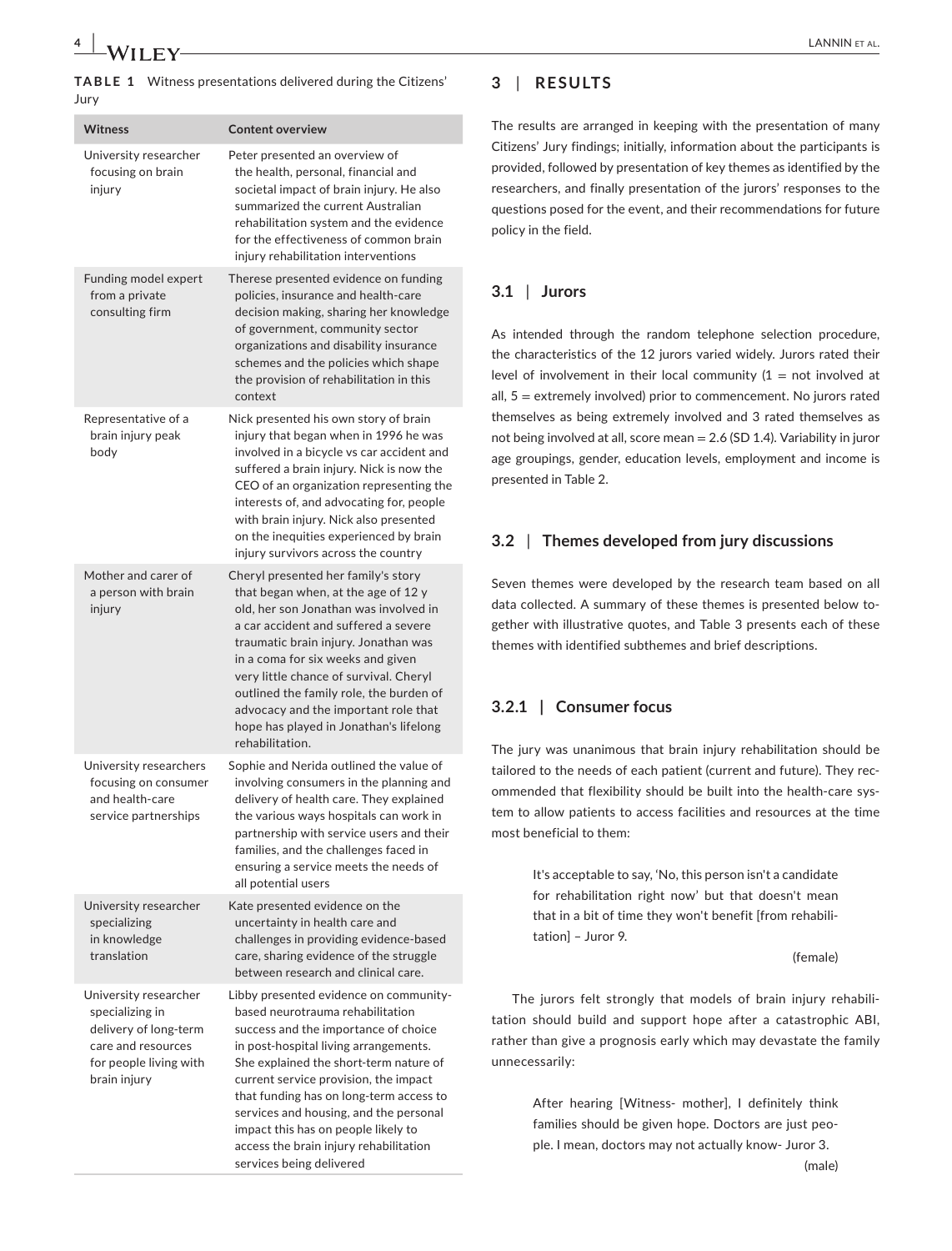#### **TABLE 2** Characteristics of jurors (participants)

| Characteristic                        | $(n = 12)$ |
|---------------------------------------|------------|
| Age in y, mean (SD)                   | 40 (19)    |
| Age groupings, number (%)             |            |
| Under 25 y                            | 3(25)      |
| $25 - 35y$                            | 2(17)      |
| $36 - 45y$                            | 1(8)       |
| $46 - 55y$                            | 3(25)      |
| $56 - 64y$                            | 1(8)       |
| 65 y and older                        | 2(17)      |
| Sex, number male (%)                  | 5(42)      |
| Education, number (%)                 |            |
| High school only                      | 2(17)      |
| Technical college / trade certificate | 2(17)      |
| University                            | 6(50)      |
| Post-graduate qualification           | 2(17)      |
| Employment, number (%)                |            |
| Unemployed                            | 1(8)       |
| Student                               | 2(17)      |
| Retired                               | 2(17)      |
| Full-time employment                  | 6(50)      |
| Part-time employment                  | 1(8)       |
| Home ownership, number (%)            |            |
| Rent                                  | 5(42)      |
| Mortgage                              | 4(33)      |
| Own                                   | 3(25)      |
| Home environment, number (%)          |            |
| House                                 | 8(67)      |
| Unit / townhome                       | 3(25)      |
| Apartment / flat                      | 1(8)       |

The jurors perceived that the current system was not always consumer-focused (patient-directed) and certainly does not permit choice for patients or families:

> If people are going to put a lot of effort and time into their rehabilitation then they should have some control over how it's run- Juror 7.

> > (male)

## 3.2.2 | Long term

The jurors considered it important that a person with a brain injury retains an average life expectancy and, with injury often sustained early in life, the majority of people living with a brain injury are under 65 years of age. In response, they discussed that rehabilitation should be lifelong:

Maybe a person isn't ready for rehabilitation at a certain time, but maybe that would - they've got their whole lifetime to deal with this injury. Maybe that will change down the track, because it is such a long process- Juror 9.

(female)

Lifelong reassessment of situation and responding to that. If rehab wasn't provided, continually reassessing, and providing re-entry options- Juror 4.

(female)

#### **3.2.3 | Equitable access**

The jury felt strongly that there needs to be equitable access to services regardless of the government funding stream. The lack of consistent access to services across different funding streams did not seem reasonable to jurors.

> I think there needs to be a blanket [referral]. It can't be up to the doctor to decide who can receive [rehabilitation. I'm] saying that everybody should get a guarantee [to receive rehabilitation]- Juror 5.

> > (male)

#### **3.2.4 | Family-friendly**

Jurors qualified that priority should always be given to supporting the person with a brain injury's wishes when known, although the needs of the whole family and ensuring that the model of care remains family-friendly are critical:

> I think she [Witness- mother] should actually be given a choice in how and where they're treated – Juror 11. (female)

> Families should be equal partners in the rehabilitation – Juror 3.

> > (male)

Specific recommendations were that the family should be given as much information as possible during the initial stages and support and acknowledgement of the trauma which family members have experienced as a result of the brain injury. Family members may require services and support, in the same way that the patient receives funded assistance. The jury felt strongly that communication of the rehabilitation approaches, collaboration for discharge planning and education of the family who will be providing some of the rehabilitation is integral to achieve a good outcome: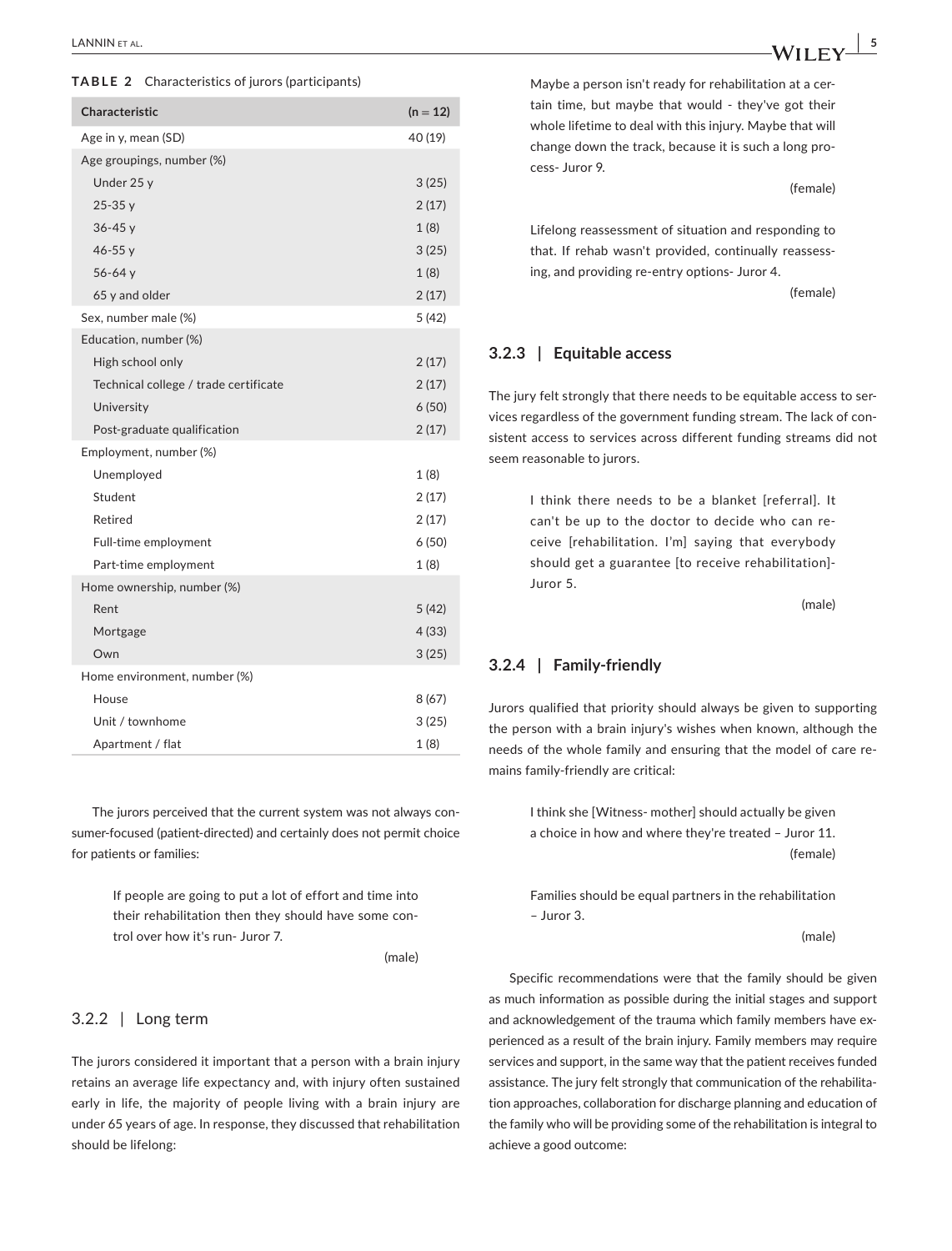## **TABLE 3** Themes highlighted during the Citizens' Jury

| <b>Theme: Consumer focus</b>                                                                | <b>Categories of coded statements</b>                                                                                                                                                                                                                                                                                                                                                                                                                                                         |
|---------------------------------------------------------------------------------------------|-----------------------------------------------------------------------------------------------------------------------------------------------------------------------------------------------------------------------------------------------------------------------------------------------------------------------------------------------------------------------------------------------------------------------------------------------------------------------------------------------|
| Subtheme: Individualized and tailored<br>rehabilitation                                     | • Flexibility in timing of rehabilitation.<br>• Tailoring rehabilitation to patients' current and future requirements.<br>• Choice (of rehabilitation service and of treating clinicians).                                                                                                                                                                                                                                                                                                    |
| Subtheme: Patient-directed goal<br>setting towards the patient-selected<br>future           | • Patient-directed goal setting to increase accountability and engagement in rehabilitation.<br>• Patients should identify their own goals-labelling goals as 'unrealistic' suggests that the clinical team<br>involved have not tried to understand the goals of a patient or their family.<br>• Commitment to working alongside the patient and their family to work towards their goals.                                                                                                   |
| Subtheme: Retaining hope                                                                    | • Acknowledgement the person that the patient was before their brain injury and their hopes for<br>returning to that pre-injury life.                                                                                                                                                                                                                                                                                                                                                         |
| Theme: Long-term                                                                            | <b>Categories of coded statements</b>                                                                                                                                                                                                                                                                                                                                                                                                                                                         |
| Subtheme: Rehabilitation for life                                                           | • Treatment plans will alter between rehabilitation settings.<br>• Rehabilitation is not linear, and plateaus occur.<br>• Family plays a critical role.                                                                                                                                                                                                                                                                                                                                       |
| Subtheme: Prognosticating is often<br>inaccurate                                            | • Definitive prognosis in the early stage of rehabilitation is often incorrect and may reduce hope.<br>• Ask what information would be most helpful for the family and explore different ways of<br>communicating prognosis pathways to meet the individual needs of the patient and their family.                                                                                                                                                                                            |
| <b>Theme: Equitable access</b>                                                              | <b>Categories of coded statements</b>                                                                                                                                                                                                                                                                                                                                                                                                                                                         |
| Subtheme: Government funding                                                                | • All rehabilitation is funded by government in one form or another (state and Commonwealth health,<br>Workcover, Transport Accident Commission, National Disability Insurance Scheme) and therefore,<br>there should be equitable across funding schemes.                                                                                                                                                                                                                                    |
| Subtheme: Rehabilitation should be<br>available for all Australians                         | • Models of care should account for access for people living in outer metropolitan, regional and remote<br>areas, and those who are from socially marginalized groups.                                                                                                                                                                                                                                                                                                                        |
| Theme: Family-friendly                                                                      | <b>Categories of coded statements</b>                                                                                                                                                                                                                                                                                                                                                                                                                                                         |
| Subtheme: Families as partners in<br>rehabilitation, patient advocates and<br>case managers | • Patients should determine how much family involvement there is at any time point along the<br>continuum of recovery.<br>• Families should be provided support and acknowledgement of the trauma which family members<br>experience as a result of the ABI.<br>• Counselling for families should be inherent within the model of care; financial counselling may also<br>be warranted, depending on the impact that an acquired brain injury has on the family's financial<br>circumstances. |
| Subtheme: Fear of the unknown - the<br>novice family member                                 | • The general public do not understand brain injury and so access to accurate information and<br>education is critical.<br>• Communication and education about rehabilitation approaches is important as the family will be<br>making decisions regarding rehabilitation as well as providing some of the therapies.                                                                                                                                                                          |
| Subtheme: Supporting possible<br>futures                                                    | • Families should not be seen as the default carer during discharge planning by hospital staff.<br>• Discharge planning should include support for families to explore access to community carer<br>supports early in their rehabilitation stay to ensure a continuity of not only the patient's care, but the<br>family's ability to provide care.                                                                                                                                           |
| <b>Theme: Advocacy</b>                                                                      | <b>Categories of coded statements</b>                                                                                                                                                                                                                                                                                                                                                                                                                                                         |
| Subtheme: Advocacy                                                                          | $\bullet$ All patients should be appointed an advocate who retains this role throughout their rehabilitation.<br>• Knowledge of hospital and rehabilitation processes, the impact and possible outcomes of the ABI,<br>and of the process of care, is lacking. Therefore, families need an advocate within the hospital<br>system to ensure that they are able to understand, process and be an active partner in their family<br>member's care                                               |
| <b>Theme: Public awareness</b>                                                              | <b>Categories of coded statements</b>                                                                                                                                                                                                                                                                                                                                                                                                                                                         |
| Subtheme: Raising awareness:<br>Prevention                                                  | • Awareness information should be made relevant and prevention campaigns should target those<br>most at risk (young males).<br>• The general public should become aware of the devastating effects of brain injury and the cost to<br>the community                                                                                                                                                                                                                                           |
| Subtheme: Raising awareness:<br>Community reintegration                                     | • The profile of existing support services should be improved, to both assist in raising funds and to<br>ensure families may locate these services when they need to.<br>• Increased awareness may assist with the public acceptance of reintegration of patients recovering<br>from brain injuries into their local and social networks.                                                                                                                                                     |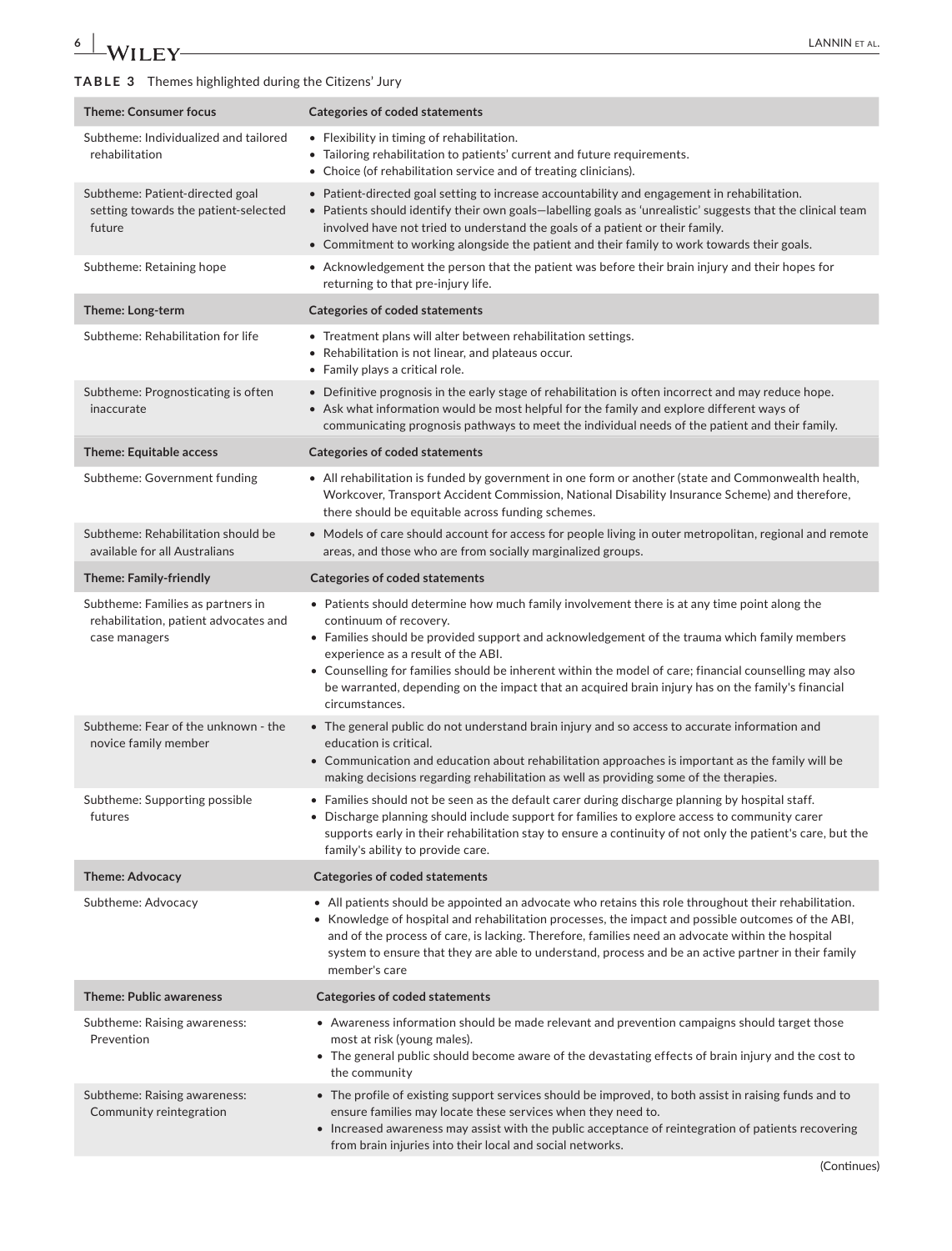| <b>TABLE 3 (Continued)</b>             |                                                                                                                                                                                                                                                                                                                                                                                                    |
|----------------------------------------|----------------------------------------------------------------------------------------------------------------------------------------------------------------------------------------------------------------------------------------------------------------------------------------------------------------------------------------------------------------------------------------------------|
| <b>Theme: Public awareness</b>         | <b>Categories of coded statements</b>                                                                                                                                                                                                                                                                                                                                                              |
| Subtheme: One-stop Information Shop    | A government-funded information and resource source (internet) should be made freely available.<br>Australian government information should include synthesis of international research and should<br>include a quality of information rating to ensure only correct information is provided to the public                                                                                         |
| Theme: Practical service delivery      | Categories of coded statements                                                                                                                                                                                                                                                                                                                                                                     |
| Subtheme: Recruitment of skilled staff | • Assumptions are made that all staff are highly trained in brain injury rehabilitation<br>• Research evidence is not always translated into practice by staff                                                                                                                                                                                                                                     |
| Subtheme: Daily rehabilitation         | • Rehabilitation services should be available every day (including weekends) to support recovery.                                                                                                                                                                                                                                                                                                  |
| Subtheme: Physical environment         | • Given the length of time patients receive rehabilitation, the stressful and difficult nature of this time<br>for the patient and family, the environment is very important.<br>• An environment that is modern and spacious with lots of light is important. There needs to be<br>indoor and outdoor spaces where family can be by themselves, or out of the patient's room with the<br>patient. |

At the moment, the system forces the family into the carer mode…, even though that may destroy individuals and the family unit as a whole- Juror 12.

(female)

#### **3.2.5 | Advocacy**

The importance of having access to an advocate throughout rehabilitation was highlighted as a significant need for a person with a brain injury.

> It's all the more important if there's no family that there's some 'continuity of concern' – Juror 11. (female)

#### **3.2.6 | Public awareness**

The jury acknowledged their own increased knowledge of brain injury rehabilitation through their participation in the Citizens' Jury. They felt the information would be more broadly relevant to the general community and suggested targeted campaigns about prevention for those most at risk (young males) and generally raising awareness of the effects of brain injury and the cost to the community. The jury felt public education programmes could raise the profile of existing support services and contribute to the awareness of reintegration of patients recovering from brain injuries into their local and social networks. The jury also considered the need for an online 'one-stop shop' for information and resource links about TBI, one which synthesized the information available internationally, with some form of quality control to ensure that only correct information is consumed.

> I just think … people - they don't have access to information … it would be good if there was just one person that's just dedicated to you … and can tell you all the resources out there that are applicable to you,

rather than you having to go out and source them from different [government] departments, which can be really confusing for a regular person Juror 9. (female)

#### 3.2.7 | Practicalities in service delivery

The final theme extracted related to pragmatic issues in delivering brain injury services. The jurors acknowledged that if they were to put themselves into the same position as families entering the rehabilitation system for the first time, they would *assume* that all treatments and rehabilitation were provided by highly skilled staff. Juror's expressed disappointment that despite an available evidence base of proven treatments and approaches, staff may not provide these to all potentially appropriate people. It was acknowledged that reasons underpinning staff decision making with regard to implementation of evidence into practice in this complex healthcare area merits further research.

> A family comes into this situation, a client comes into this situation, they don't know anything about the qualifications etcetera [of the staff]. There should being [sic] a supervisor …that is able to keep it [rehabilitation] in an evidence-based direction- Juror 1. (male)

Jurors also expressed disappointment that people with brain injury may remain in hospital on weekends but do not routinely receive an active rehabilitation programme over this period and thought that rehabilitation should be available every day. Finally, the jurors had received a tour of the modern and spacious brain injury rehabilitation unit that hosted the event prior to commencing the two-day jury. This had an impact on the jurors who commented on the value of this modern environment and highlighted the need for funding to update and modernize all brain injury inpatient rehabilitation facilities to be aesthetically pleasant to live in.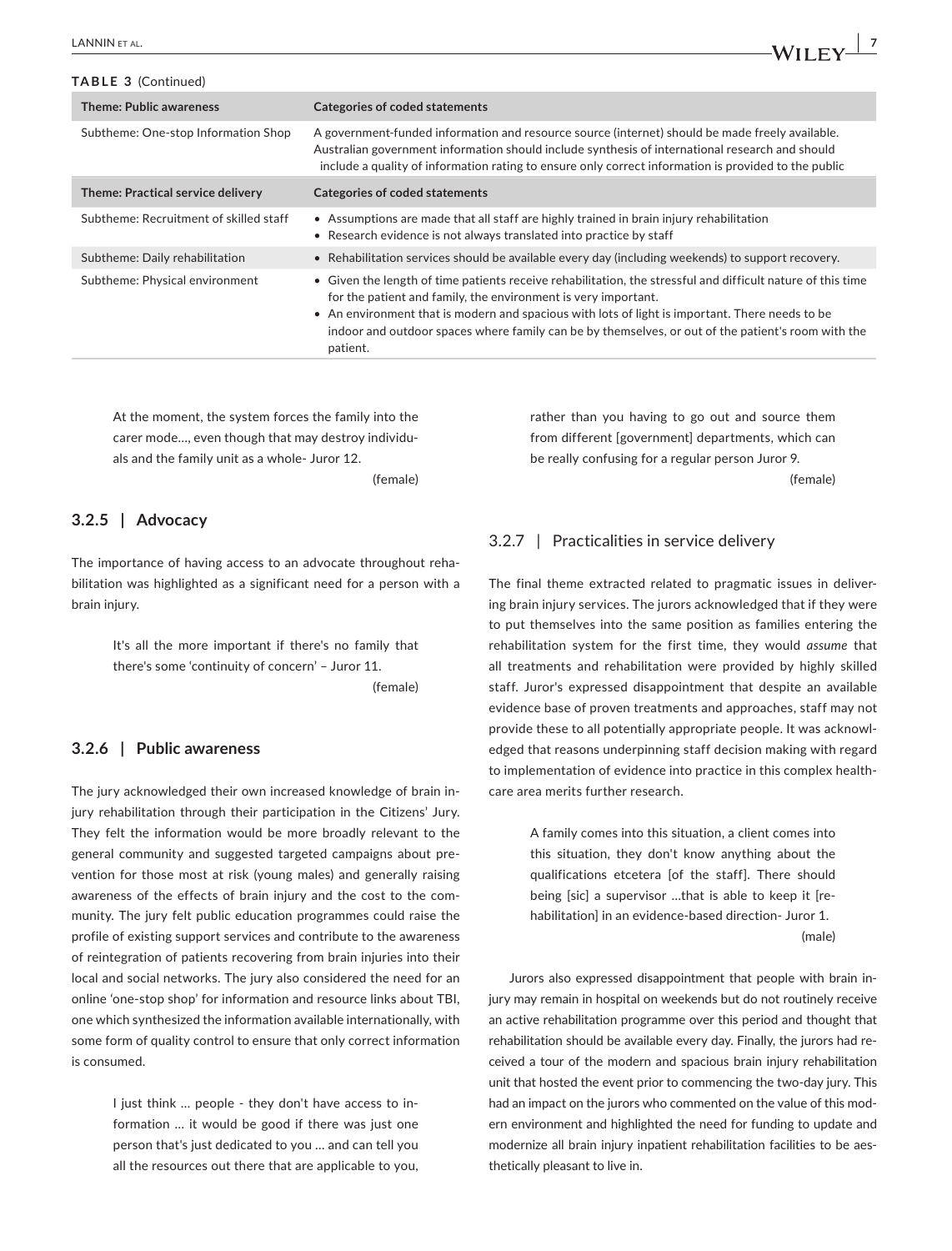**TABLE 4**  Questions posed to the Citizens' Jury and their responses for brain injury rehabilitation

| <b>Posed question</b>                                                                                                                                       | <b>Response from Citizens' Jury</b>                                                                                                                                                                                                                                                                                                                                             |
|-------------------------------------------------------------------------------------------------------------------------------------------------------------|---------------------------------------------------------------------------------------------------------------------------------------------------------------------------------------------------------------------------------------------------------------------------------------------------------------------------------------------------------------------------------|
| Are there circumstances where<br>it is acceptable to not provide<br>rehabilitation to someone with<br>a severe brain injury?                                | Qualified agreement, but the<br>decision should be related to<br>quality of life considerations,<br>not funding availability                                                                                                                                                                                                                                                    |
| Should patients be given a<br>choice over where they are<br>treated, by whom (the type of<br>health professional), and what<br>treatments they are offered? | Unanimous agreement                                                                                                                                                                                                                                                                                                                                                             |
| Should family members be<br>considered as equal partners<br>with the patients admitted?                                                                     | This depends on family<br>circumstances. When this<br>is the case (affirmative),<br>resources funded by the<br>hospital should certainly be<br>provided to family; possibly<br>on a trial basis with reviews<br>built in                                                                                                                                                        |
| How can information about<br>rehabilitation be provided and<br>more easily communicated<br>to people with a severe brain<br>injury and their family?        | Information should be available<br>in several formats, both at a<br>community level, the level of<br>the hospital / service, as well<br>as at an individual patient level.<br>The personal stories (person<br>living with a brain injury; family<br>living with a person with a<br>brain injury) heard within the<br>Citizens' Jury were considered<br>to be extremely valuable |

Rehabilitation facilities need to be atheistically pleasing… to live in and if the ABI units were built some time ago, further funding is needed to update them – Juror 3. (male)

## **3.3** | **Jury response to questions posed and recommendations**

At the end of the two days, the jury was asked to summarize their responses to the four questions posed at the outset of the event, and their consensus statements to these questions are presented in Table 4. Finally, the verdict from the jury which is presented as a set of recommendations concerning 'What considerations are important to include in a model of care of brain injury rehabilitation?' is presented in Table 5.

#### **4** | **DISCUSSION**

This unique Citizen's Jury investigated 'What considerations are important to include in a model of care of brain injury rehabilitation?' The research team identified seven themes from the juror discussions

| Recommendation                         | <b>Description</b>                                                                                                                                                                                                                                                                                                                                                                      |
|----------------------------------------|-----------------------------------------------------------------------------------------------------------------------------------------------------------------------------------------------------------------------------------------------------------------------------------------------------------------------------------------------------------------------------------------|
| Flexibility                            | Patients should be able to access facilities<br>and resources at the time most beneficial<br>to their circumstances, and of their choice                                                                                                                                                                                                                                                |
| Family involvement                     | Families should be included as partners in<br>the rehabilitation and supported as much<br>as possible                                                                                                                                                                                                                                                                                   |
| High quality staff                     | Recruitment and retention of highly skilled<br>staff is critical. Patients and their families<br>should be able to be certain that the staff<br>they are working with are suitably skilled<br>and understand evidence-based practice                                                                                                                                                    |
| Weekend<br>rehabilitation              | Patients and their families should be able to<br>receive specialist rehabilitation therapies<br>on the weekend                                                                                                                                                                                                                                                                          |
| Modern<br>rehabilitation<br>facilities | The jury recommended further funding<br>towards updating and modernizing<br>inpatient rehabilitation facilities to be<br>aesthetically pleasing and pleasant to live<br>in                                                                                                                                                                                                              |
| Brain injury<br>prevention             | Traumatic brain injury prevention education<br>should be provided to target populations                                                                                                                                                                                                                                                                                                 |
| Community<br>appreciation              | The general public should be made aware<br>of how they can support community<br>members living with an acquired brain<br>injury and their family members                                                                                                                                                                                                                                |
| Advocacy                               | The appointment of a knowledgeable<br>professional as a 'Brain Injury<br>Rehabilitation Ombudsman' would allow<br>patients with an ABI to have a single<br>point of contact for advice about best<br>evidence, to raise concerns about their<br>own rehabilitation and to seek support<br>for family members who are unsure<br>about brain injury or the services they are<br>receiving |

and deliberation which were summarized as: being consumer-focused; that rehabilitation is viewed as a long-term undertaking; equitable access to services irrespective of funding source; family as programme partners; need for advocacy; raising public awareness around prevention and community reintegration; and pragmatics issues in delivering a brain injury service. The jury answered the four research questions posed and determined that in some cases, it may be acceptable to not provide rehabilitation to someone with a severe brain injury, that patients should be given a choice over where they are treated, by whom and the type of treatments offered, that in many cases the family members be considered as equal partners with the patients admitted and that brain injury information should be available for patients and families in several formats to increase communication. Finally, the jurors delivered eight recommendations for policy maker in the provision of brain injury rehabilitation, which closely reflect the themes as developed by the research team from their discussions as well as the development of answers to the four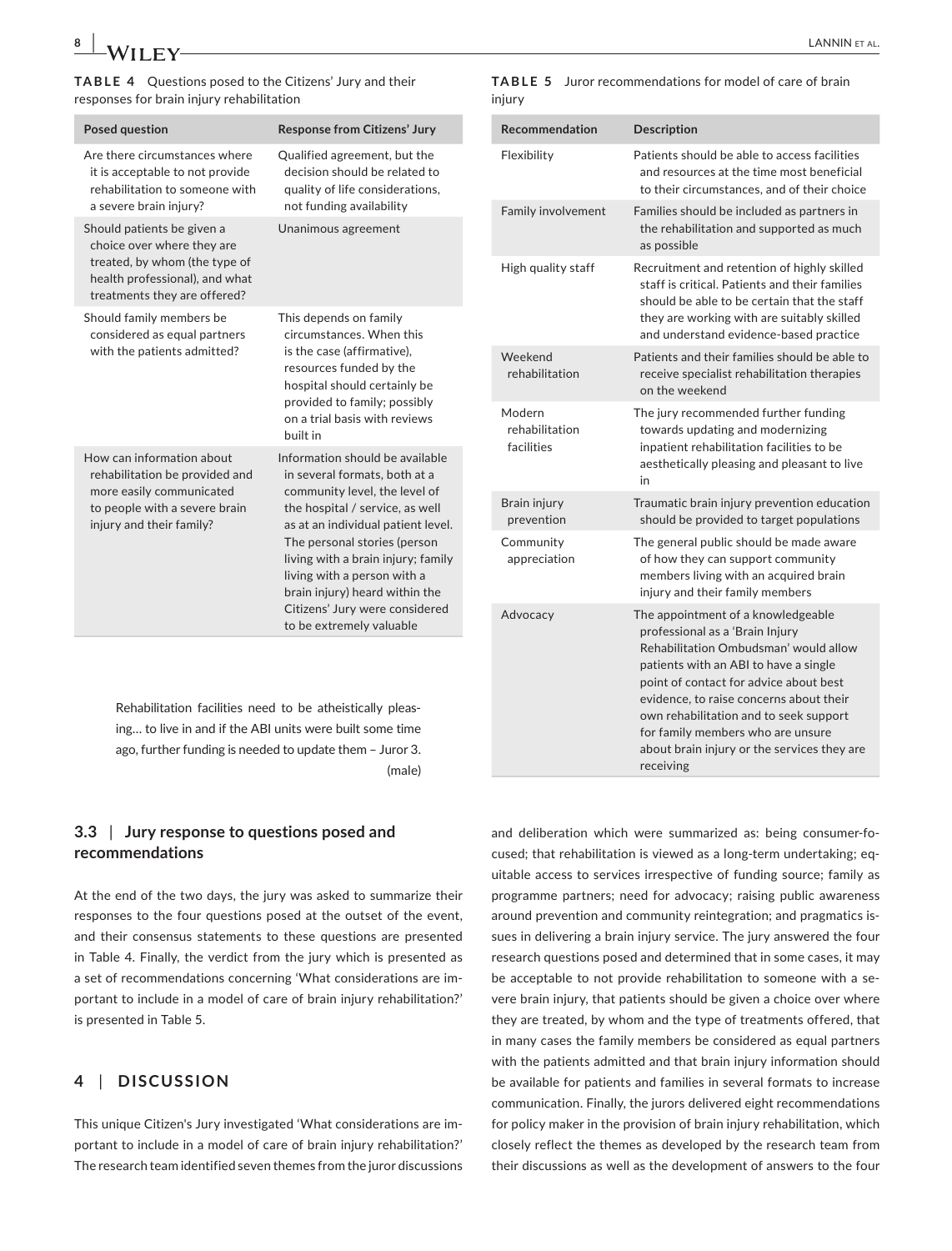**LANNIN ET AL. 1999** specific questions. These were as follows: flexibility and choice in

service provision, importance of family involvement as equal partners, as well as the need for high quality rehabilitation staff, 7-dayper-week rehabilitation, brain injury prevention campaigns for the public, community appreciation of living with brain injury, on-going advocacy and modern facilities.

Despite their lack of any experience in this field, jurors demonstrated an understanding of the importance of evidence-based practice and finite health budgets and were able to make empathetic recommendations. However, many of the initiatives raised do require resourcing which is not readily resolved. For example, Table 5 presents the Jurors' view that patients should be able to access rehabilitation at any time post-injury as not everyone is able to take best advantage of rehabilitation early in their recovery and funding provided at this time may not be most efficient. Therefore, further research to better understand the clinical efficiencies and outcomes of differing timing for offering rehabilitation services is required.<sup>36</sup> Jurors appeared to recognize the hardships that family and individuals with brain injury face and reflected on how they would want to be treated if they themselves or their family were in the same situation. Research with consumers of specialist brain injury services supports the jurors' recommendations. For example, Canadian researchers LeFebvre, Pelchat, Swaine, Gelinas and Levert $^{28}$  used semi-structured interviews to investigate the experiences of eight adults who had sustained a brain injury, their families and the clinicians involved in their care. Similar to the current study, LeFebvre and colleagues reported on the importance of having the best, and sufficient, human resources during rehabilitation and proposed that a lack of staffing leads to 'exhaustion' among clinicians which then compromises quality of care for patients. The findings of Hartwell et al $^{37}$ and Muus, Cogan, Offutt and Medalen<sup>38</sup> also supported the current study recommendations, outlining the importance of having brain injury advocates, of adequate knowledge / information and of adequate financial resourcing at the state level when delivering brain injury rehabilitation. The jurors reported that an ombudsman could be appointed for brain injury rehabilitation, which would be consistent with other complex areas of care such as the appointment of the Mental Health Complaints Commissioner, a role which was created in 2014 in Victoria, Australia (where this research was conducted). The ombudsman would be impartial and act in the interests of the person with brain injury and their family in navigating the heath service, and identify and communicate systemic change to maximize health service provision.

While our findings may be challenging and confronting to both clinicians and hospital administrators, some of the themes generated and recommendations made by our critically detached jurors mirror the concerns highlighted in other research investigating consumer preferences and experiences in brain injury rehabilitation.<sup>28,38,39</sup> These included the importance of hope in recovery which has been reported by both clinicians<sup>40,41</sup> and people with lived experience,<sup>42</sup> increasing public awareness of brain injury $34$  and the need to involve family as partners in rehabilitation.  $30,31$  It is acknowledged, however, that none of these issues are straightforward. For example, the idea of supporting hope in the early stages of recovery presents an ethical dilemma for clinicians who need to balance the harsh realism of pre-

specific regarding maintaining hope. While several of the findings as noted above are common across the brain injury literature, other recommendations are unique to our study such as the need for service flexibility so patients can access services at the right time in their recovery, and the importance of the physical environment. This may be because a Citizens' Jury approach meant that jurors themselves deliberated, debated and wrote their own recommendations, rather than the researchers. Variations between findings may also have been because of the lack of experience in brain injury by jurors in the current study. Three of the 12 jurors were people who do not normally participate in community engagement activities, representing views of an underrepresented group. This highlights the importance of understanding *both* the perspectives and preferences of those with lived experience and of citizens when planning health-care services.

senting likely outcomes with the faint possibility of better-than-expected recovery. None the less, the jurors in this research were very

While the main strength of using a Citizens' Jury is the informed, democratic and deliberative process undertaken to engage members of the public.<sup>14</sup> there are several limitations that need to be considered. For financial reasons, our sample population was limited to metropolitan Melbourne, and therefore, findings may not generalize to rural or to national brain injury services. A stratified random sampling was used to select jurors to maximize the diversity of the sample; however, we acknowledge that because the external recruiting agency used electoral data, we were unable to include ethnicity in the sampling frame which may have implications for the findings drawn by our jury. A second limitation of the design may have been the length of time jurors spent together. Mitton and colleagues' review of public participation methods<sup>43</sup> suggested that one-off initiatives, such as occurred in this jury, may fail develop meaningful communication and trust between participants. While the facilitator dedicated the initial two hours of this Citizens' Jury to trust-building exercises, it is plausible that engagement may have been higher if jurors met for a longer period of time, or for a similar number of hours but over a number of weeks rather than consecutive days. Another consideration is the development and usefulness of the outcome recommendations. The jurors in this study reported feeling rushed in the development of responses to the questions and recommendations and also being concerned that their findings may not be used by health services and policymakers. Again, having a longer time together may have led to more synthesized findings; however, it remains a strength of our design that this Citizens' Jury was attached to a health service who were receptive to the jurors presenting their findings directly to hospital executives and healthcare professionals. Abelson et al $^{20}$  suggest that having such explicit links to policymakers leads to greater knowledge exchange from public participation methods. Finally, there is an acknowledged barrier to using research findings to change policy in Australia<sup>44</sup> particularly from only one source of public opinion. Given the complexity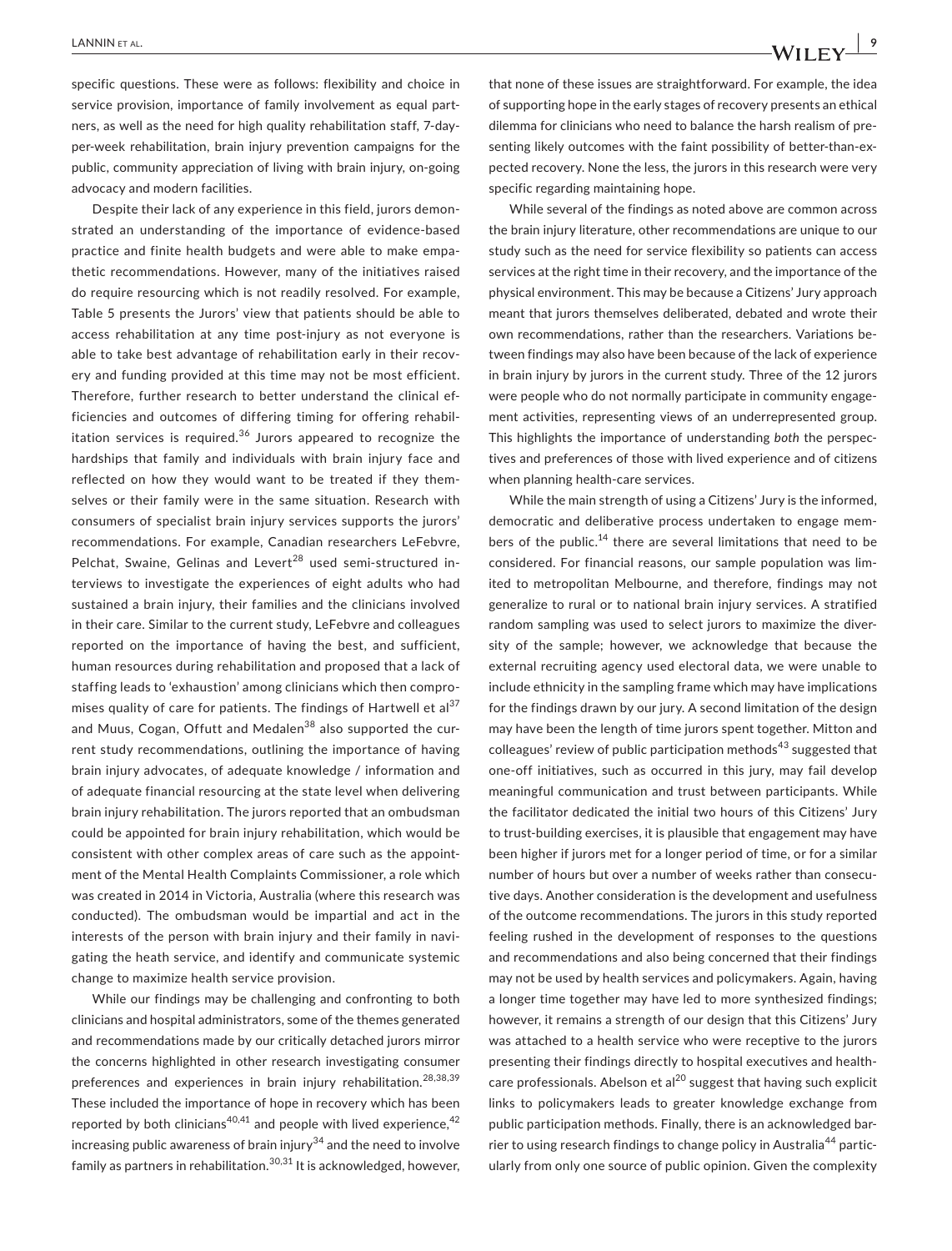of the needs expressed by members of the jury, we recommend further research be undertaken to better understand public opinion regarding brain injury rehabilitation service delivery and that such research be undertaken in collaboration with policymakers to facilitate possible future change.<sup>45</sup>

#### **5** | **CONCLUSION**

Like Citizens' Juries held in other health areas, $21-23$  our research findings demonstrate this method can be effectively used to inform decision making when delivering complex and expensive health services such as those offered in brain injury rehabilitation. The citizens who participated in this study recommended that rehabilitation for adults after brain injury include careful consideration of flexibility for how services are offered, family involvement, recruitment and retention of highly skilled staff, and provision of seven-day rehabilitation. Brain injury services across Australia, and also internationally, can map these jury recommendations against local services provided and clinician preferences for brain injury rehabilitation to reflect on the approach taken and adjustments that may enhance service quality. On-going research to ensure rehabilitation services are underpinned by evidence, and offer the best treatments available, remains vital.

#### **CONFLICT OF INTEREST**

All authors declare no conflicts of interest.

#### **AUTHORS CONTRIBUTIONS**

NL received the funding and designed the study designed the study with AH and CU. Data collection conducted by all authors. NL, MC and CU drafted the manuscript. All authors critically appraised and edited drafts of the manuscript. All authors read and approved the final manuscript.

#### **FUNDING INFORMATION**

The study was supported by a local grant from La Trobe University (College of Science, Health and Engineering); National Heart Foundation of Australia supports the following authors: NAL GNT 102055; CE GNT 101177.

#### **ETHICAL APPROVAL**

The Alfred Health and La Trobe University Human Research Ethics Committees approved this study [HREC 401-14]. All participants gave written informed consent before data collection began.

#### **DATA AVAILABILITY STATEMENT**

Due to confidentiality and the nature of the consent obtained, the transcripts of the Citizens' Jury cannot be shared. For further information relating to this data, or to obtain the data from the Expert Witnesses and final recommendations, which can both be shared, please contact the primary author.

#### **ORCID**

*Natasha A[. Lan](https://orcid.org/0000-0003-0259-2209)ni[n](https://orcid.org/0000-0002-2066-8345)* <https://orcid.org/0000-0002-2066-8345> *Kate Laver* <https://orcid.org/0000-0003-0259-2209> *Nerida Hyett* <https://orcid.org/0000-0003-0554-1773> *Julie Ratcliffe* <https://orcid.org/0000-0001-7365-1988> *Anne E. Hollan[d](https://orcid.org/0000-0002-3127-6312)* <https://orcid.org/0000-0003-2061-845X> *Libby Callawa[y](https://orcid.org/0000-0001-5910-7927)* <https://orcid.org/0000-0002-3127-6312> *Coralie Engli[sh](https://orcid.org/0000-0003-0745-5131)* <https://orcid.org/0000-0001-5910-7927> *Peter Brag[ge](https://orcid.org/0000-0002-1715-5338)* <https://orcid.org/0000-0003-0745-5131> *Sophie Hill* <https://orcid.org/0000-0002-1715-5338> *Carolyn A. Unsworth* <https://orcid.org/0000-0001-6430-2823>

#### **REFERENCES**

- 1. Daniels N, Sabin J. *Setting Limits Fairly: Learning to Share Resources for Health*. Oxford: Oxford University Press; 2008.
- 2. Holm S. Goodbye to the simple solutions: the second phase of priority setting in health care. *BMJ*. 1998;317:1000-1001.
- 3. Hutchison KJ, Rogers WA. Challenging the epistemological foundations of EBM: what kind of knowledge does clinical practice require? *J Eval Clin Pract*. 2012;18(5):984-991.
- 4. Conklin A, Morris Z, Nolte E. What is the evidence base for public involvement in health-care policy? Results of a systematic scoping review. *Health Expect*. 2012;18(2):153-165.
- 5. Abelson J, Lomas J, Eyles J, Birch S, Veenstra G. Does the community want devolved authority? Results of deliberative polling in Ontario. *Can Med Assoc J*. 1995;153(4):403.
- 6. Rowe G, Frewer L. A typology of public engagement mechanisms. *Sci Technol Human Values*. 2005;30(2):251-290.
- 7. Callaghan G, Wistow G. Publics, patients, citizens, consumers? Power and decision making in primary health care. *Public Admin*. 2006;84(3):583-601.
- 8. Menon D, Stafinski T, Martin D. Priority-setting for healthcare: Who, how, and is it fair? *Health Policy*. 2007;84(2):220-233.
- Sabik LM, Lie RK. Priority setting in health care: Lessons from the experiences of eight countries. *Int J Equity Health*. 2008;7:4.
- 10. Lehoux P, Daudelin G, Demers-Payette O, Boivin A. Fostering deliberations about health innovation: What do we want to know from publics? *Soc Sci Med*. 2009;68(11):2002-2009.
- 11. National Institute for Health and Care Excellence (NICE). Developing NICE Guidelines: The Manual. [https://www.nice.org.](https://www.nice.org.uk/process/pmg20/chapter/introduction) [uk/process/pmg20/chapter/introduction](https://www.nice.org.uk/process/pmg20/chapter/introduction). Published July 2020. Accessed August 18, 2020.
- 12. Australian Government Department of Health.The Australian Health System. [https://www.health.gov.au/about-us/the-australian-health](https://www.health.gov.au/about-us/the-australian-health-system)[system.](https://www.health.gov.au/about-us/the-australian-health-system) Published August 2019. Accessed August 18, 2020.
- 13. Australian Department of Human Services. The National Disability Insurance Scheme (NDIS). [https://www.ndis.gov.au.](https://www.ndis.gov.au) Published August 2020. Accessed August 18, 2020.
- 14. Scott A, Sims R, Degeling C, Carter S, Thomas R. Developing and applying a deductive coding framework to assess the goals of Citizen/ Community Jury deliberations. *Health Expect*. 2019;22:537-546.
- 15. Wilson M, Nidumolu A, Berditchevskaia I, Gauvin F-P, Abelson J, Lavis J. Identifying approaches for synthesizing and summarizing information to support informed citizen deliberations in health policy: a scoping review. *J Health Serv Res Policy*. 2020;21(5):59-66.
- 16. Price D. Choices without reasons: citizen' juries and policy evaluation. *J Med Ethics*. 2000;26:272-276.
- 17. The Jefferson Centre. *Citizens Jury Handbook*. Minnesota: The Jefferson Center; 2004.
- 18. Smith G, Wales C. Citizens' juries and deliberative democracy. *Political Studies*. 2000;48(1):51-65.